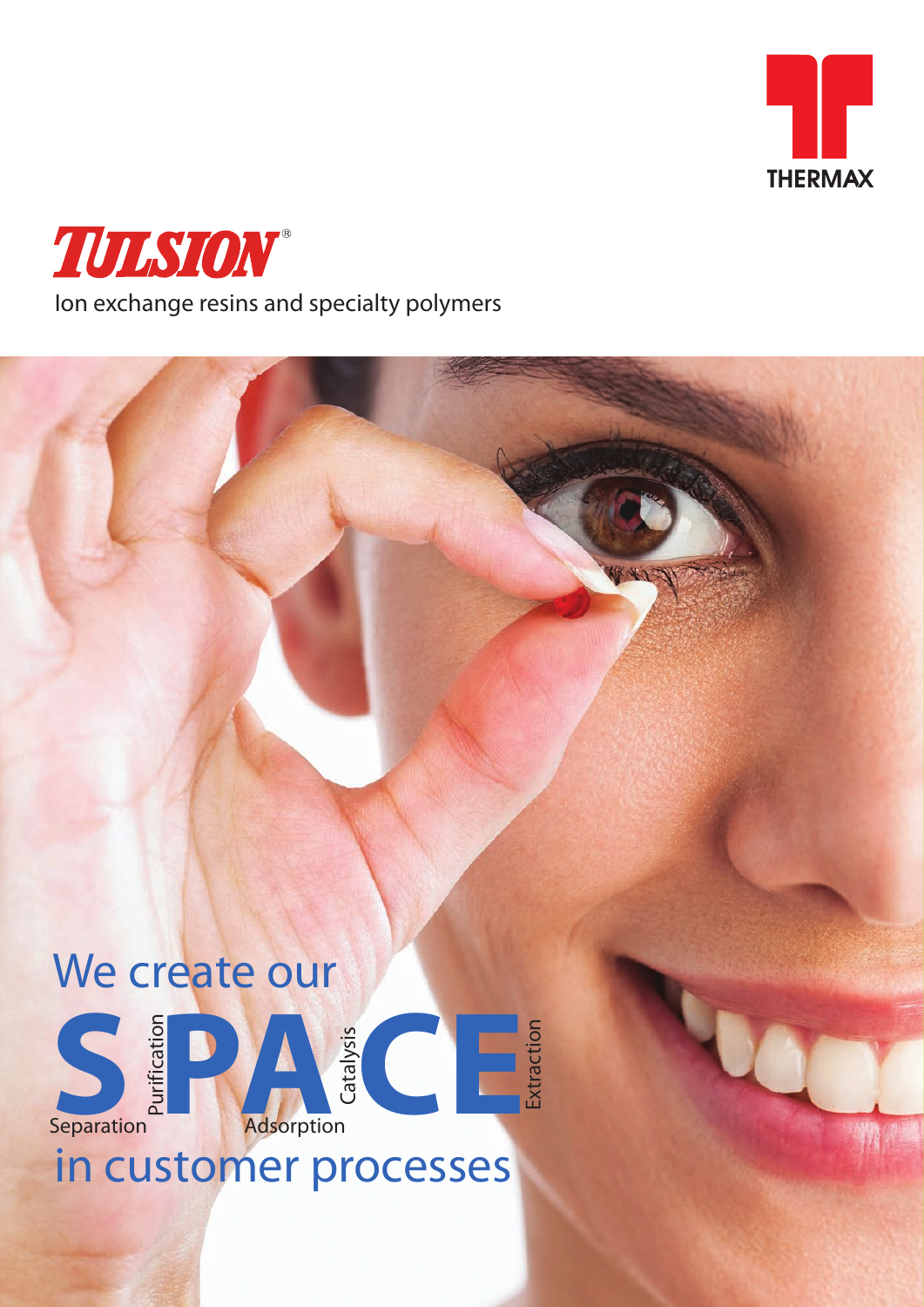#### **Thermax Chemical Division**

The Chemical division of Thermax Limited manufactures and markets a wide range of specialty chemicals to help improve processes and product performance. Thermax's Chemical Division is a leading global manufacturer of *Tulsion*® brand Ion exchange resins, water treatment chemicals, fire side chemicals, fuel additives, oil field chemicals, paper chemicals and construction chemicals catering to a spectrum of more than 5000 customers across 40 industry sectors. With more than 30 years of rich experience, the Ion exchange resin business unit serves customers across the globe by offering most efficient and economical solutions in a wide range of end use applications.

## Better quality at affordable cost

*Water treatment* is traditionally one of the largest application in the field of ion exchange resins. Though Thermax supplies resins against the required specifications, we believe more in developing and offering customer and site specific solutions in the form of a total package. Such offerings, being most efficient and economical, gives more value for money to the customers. To date, a number of customers seeking solutions to industrial, municipal, domestic and waste water related problems have benefited with Thermax products and services.



Thermax offers a complete range of products for applications such as softening, demineralization, dealkalization and condensate polishing. For high purity water requirements, especially in the semiconductor, food and nuclear industry, Thermax offers a wide range of ready to use, mixed bed resins.

#### Resins that extracts, purifies, supports and anchors

Thermax has exclusively developed and supplied many resin based products for various *biotech applications* such as extraction of enzymes from broth solution, purification of antibiotics, support for peptide synthesis and anchoring for cell culture development.

All these resins were developed



### Picks up important & valuable



Selective removal of metal ions from a variety of solutions has become an important application in the recent times due to regulatory as well as economic aspects. Metal Selective *chelating resins* are widely used for such applications. Metals such as

mercury and lead are removed from water and other solutions for statutory reasons whereas gold, platinum and palladium are recovered for their value. Selectivity of the functional group for target metal ions is the most important property of a chelating resin and different functional groups are needed for removal or recycle of different target metals. Almost all of the chelating resins are regenerable and can be used for multiple cycles. In case of non-regenerable resin, loaded metal can be recovered by incineration of the exhausted resin. Thermax Limited has a wide range of chelating ion exchange resins for metal recovery, such as gold, mercury, platinum, palladium, copper, calcium, magnesium and strontium.

by working closely with the end users and customized to suit specific customer and process requirement.

Unique selling propositions

 **Understanding customer needs** **Offering the right solutions through products and services**



**Customization and / or development of product**



**Inhouse application development center**

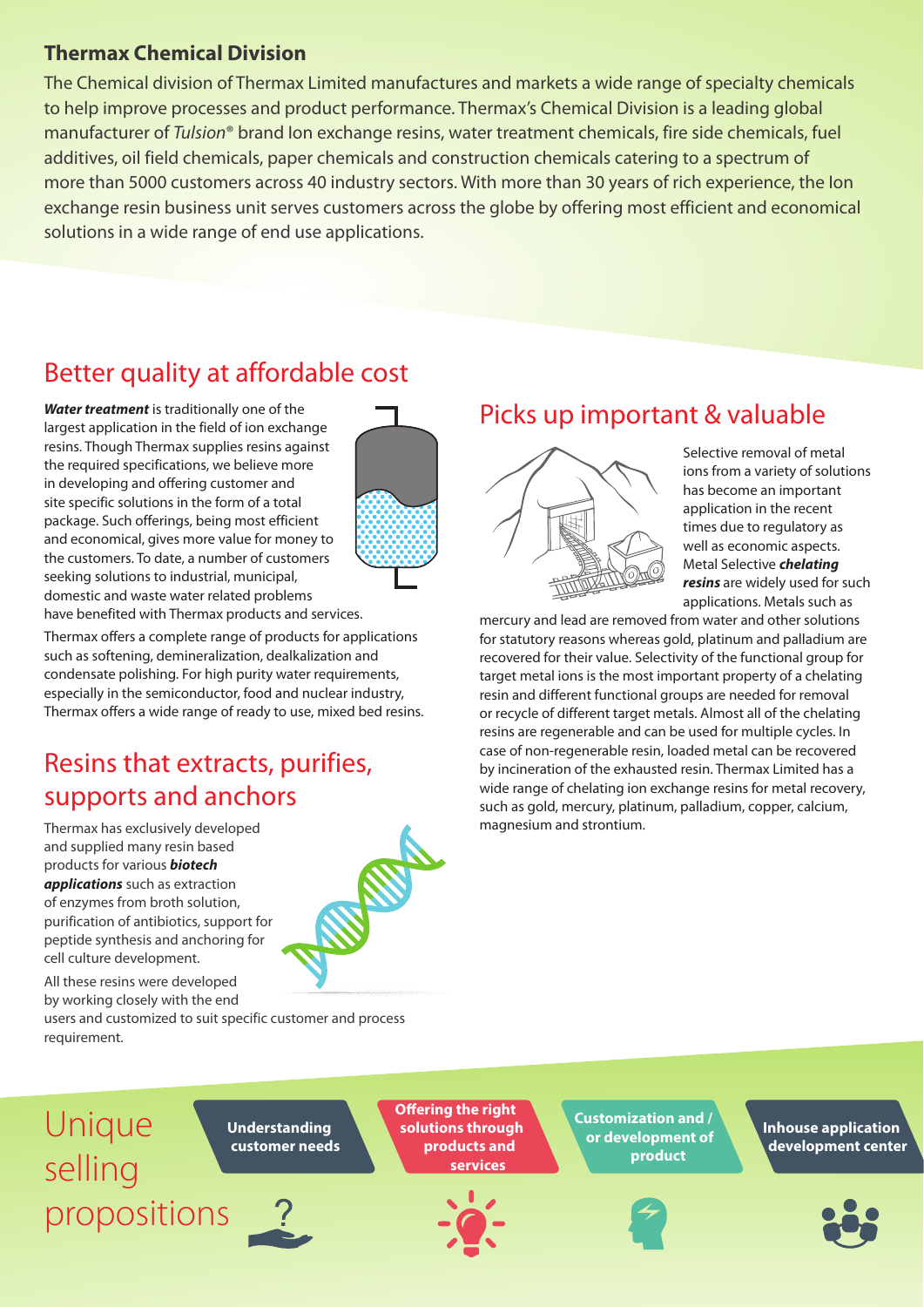## Initiates and accelerates customer processes



Replacement of acid catalysts (such as sulfuric acid, PTSA, MSA) used in a variety of etherification, alkylation and esterification reactions with solid *catalysts* in the form of catalytic resins has become very popular. It offers many advantages such as ease in removal of catalyst after completion of reaction, better selectivity, higher purity of end

product, recycling of catalyst without any treatment, noncorrosive and non-hazardous nature of products etc. More particularly, MTBE, TAME, Nonyl phenol, Bis-phenol A and Biodiesel are products wherein catalytic resins play an important role in the manufacturing process. By virtue of its features such as high physical / thermal / chemical stability, carefully controlled porosity /surface area / pore diameter and specific cross-linking, Thermax's catalytic grade of *Tulsion*® resins are successfully established at many customer locations.

#### Purifying the most precious commodity of the world



We all require water because 60% of our body, 70% of our brain and 80% of our blood is made of water. Though water covers most of our planet, only 3% of it is fresh water and only 1% of fresh water is accessible for human use as remaining is in the form of ice. In short, less than 0.007% of all water on earth is available

for drinking purpose. This precious commodity is further diminishing due to various reasons such as changing climatic conditions, increasing population, growing industrialization and unwise wastage of water. In this scenario, demand for *remediation of ground water* to make it fit for drinking purpose is increasing rapidly. Ground water, depending upon its location and surroundings, contains various types of impurities such as organics, color, fluoride, arsenic, iron, perchlorate, nitrates, chromium, hardness, radio-nucleotides etc. which are harmful for human consumption.

Thermax has developed resins to remove almost all such impurities and they are being used at many locations across the globe.

## Enhances taste and appearance



Ion exchange resins have many specialty applications in *food and beverage* sector such as sugar refining, liquid glucose de-ashing, fruit juice treatment etc. Thermax has its strong foothold in these applications and is a leader in developing some of the applications in the Indian market.

Sugar syrup decolorization involves usage of both styrenic and acrylic resins. *Tulsion*® resins are successfully operating at numerous customer locations in India, South East Asia and Europe. Similarly, *Tulsion*® resins have been successfully established in various de-ashing applications across the globe.

*Tulsion*® adsorbent resins are used in a variety of applications for fruit juice treatment to remove acidic impurities, suspended matter and more importantly the removal of organic compounds which impart bitter taste to the juice. As a result of *Tulsion*® adsorbent resins treatment, a clear and pleasant tasting juice is obtained.

*Tulsion*® resins are appropriately post treated for compliance with necessary regulatory norms for food grade applications.

#### Extracting the precious

Ion exchange resins are extensively used in *mining sector*  for various applications such as extraction of metal from leach solution of ores, separation of metal ions, recovery of valuable metals from waste solutions etc. Large volumes of resins are employed for extraction of metal which is carried out



by conventional column process or by "Resin in Pulp (RIP)" technique. A variety of important features such as excellent mechanical strength, good selectivity, appropriate particle size, controlled porosity & surface area and high exchange capacity without compromising kinetics make the resins fit for mining applications. Thermax offers a range of Ion exchange resins for extraction of valuable metals like gold and uranium with both RIP and column techniques.

**Customized packing**